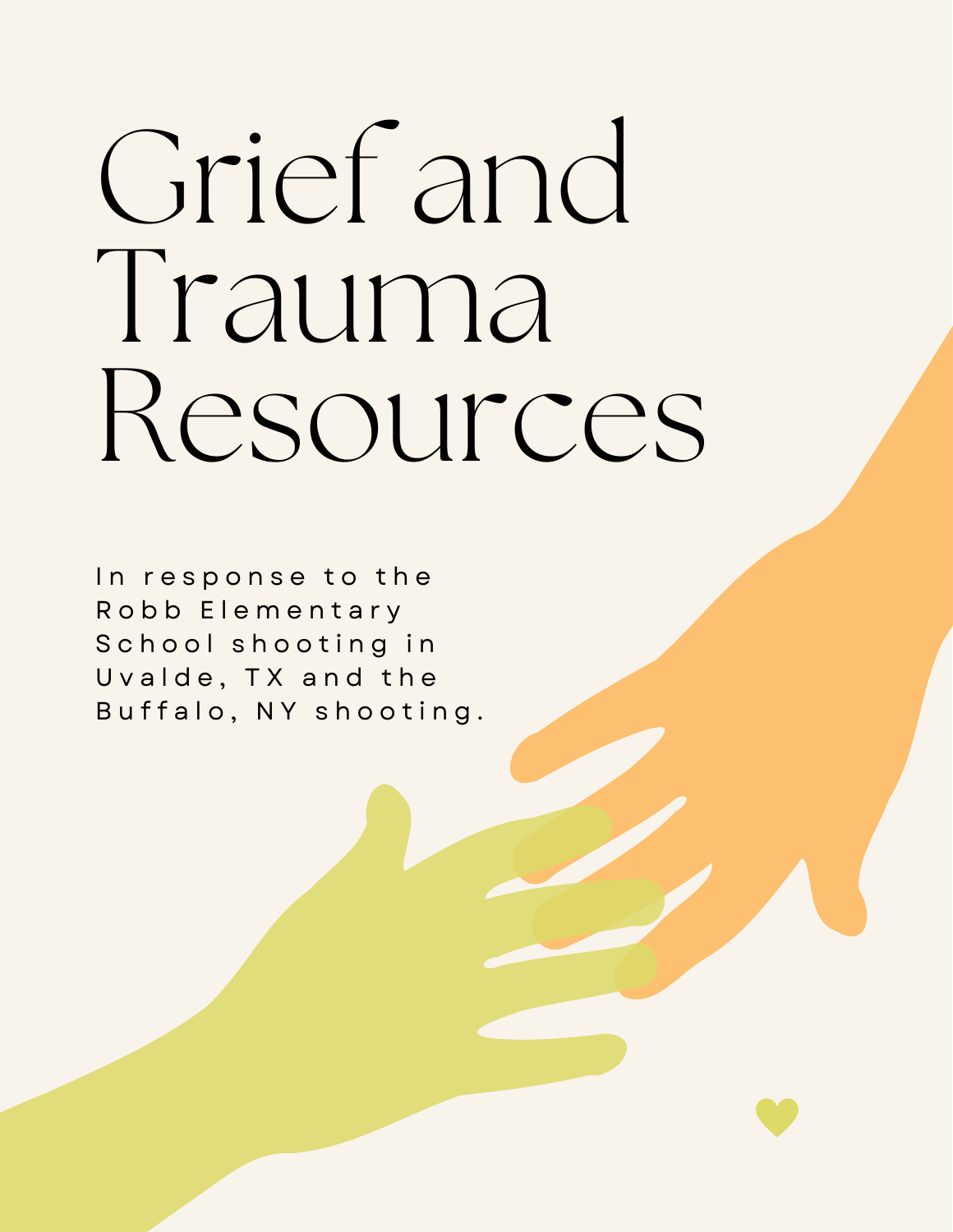(click on the links to access info)

#### Organizations & Lists of Resources

- **[NCLA-Duke](https://www.nctsn.org/) National Center for Child Traumatic Stress**
- **[WeRepair.org:](https://werepair.org/wp-content/uploads/2018/11/Talking-to-Kids-about-Gun-Violence.pdf) Talking to Kids About Gun Violence**
- **American [Psychological](https://www.apa.org/topics/gun-violence-crime/mass-shooting-resources) Association (APA)**: resources for coping with mass shootings, understanding gun violence
- **¡Colorín [Colorado!:](https://www.colorincolorado.org/article/15-tips-talking-children-about-school-violence) 15 Tips for Talking with Children About Violence** / **en [Español](https://www.colorincolorado.org/es/articulo/15-consejos-para-hablar-con-sus-hijos-sobre-la-violencia-escolar)**: Includes resources specific to Uvdale & Buffalo shootings
- **Society of Pediatric Nurses Gun Violence [Resources](http://www.pedsnurses.org/page/gun-violence)**
- **SAHM Mental Health Resources For [Adolescents](https://www.adolescenthealth.org/Resources/Clinical-Care-Resources/Mental-Health/Mental-Health-Resources-For-Adolesc.aspx) and Young Adults**
- Also see NCTSN list on page 2

#### Articles/Individual Resources

- **Sesame Street in [Communities:](https://sesamestreetincommunities.org/topics/traumatic-experiences/) Traumatic Experiences**
- **NPR: An expert in child trauma looks at how parents can support kids in Uvalde and [elsewhere](https://www.npr.org/live-updates/uvalde-texas-school-shooting-05-25-2022#an-expert-in-child-trauma-looks-at-how-parents-can-support-kids-in-uvalde-and-elsewhere)**
- **ALSC Tough Topics [Booklists](https://www.ala.org/alsc/publications-resources/book-lists/toughtopics2019)** (includes lists for gr. K-2, 3-5 & 6-8)
- **Child Mind Institute: How to Talk to Kids About School [Shootings:](https://childmind.org/article/anxiety-school-shooting/)** includes help for parents/caregivers to reduce their own anxiety
- **Boston Globe: How to Talk to Kids About Gun [Violence](https://www.bostonglobe.com/2022/05/25/lifestyle/how-talk-kids-about-gun-violence/)**
- **For Teens: Creating Your Personal [Stress-Management](https://www.healthychildren.org/English/healthy-living/emotional-wellness/Building-Resilience/Pages/For-Teens-Creating-Your-Personal-Stress-Management-Plan.aspx) Plan**
- **[Brooklyn](https://www.bklynlibrary.org/blog/2022/05/25/talking-about-gun) Public Library: Talking to Children About Gun Violence**
- **[#ARMEWITHBOOKS:](https://static1.squarespace.com/static/5be9b4aca2772c09d1c1d6ee/t/5c65a0dbe4966b71e8fee2e2/1550164212416/#ARMMEWITHBOOKS.pdf) a book list for young people in the age of school shootings** includes lists of Picture Books, Middlegrade & Young Adult
- **[#ARMMEWITHGAMES](https://static1.squarespace.com/static/5be9b4aca2772c09d1c1d6ee/t/5c633f9615fcc055fd8e8f83/1550008215459/%23ArmMeWithGames.pdf)**: empathy and social-emotional learning games for young people growing up in the shadow of lockdown drills and school shootings. Includes games for High School, Middle School & Up, and Elementary School.

Miscellaneous Resources

- **Sesame Street Monster [Meditations](https://www.youtube.com/watch?v=3EKPfQYi7GQ) YouTube playlist**
- **[Overdrive/Libby:](https://rcls.overdrive.com/collection/1335909) Tough Topics**
- **[Overdrive/](https://rcls.overdrive.com/collection/1335978) Libby: Keet Calm and Carry On: Kids Picks for Difficult Times**

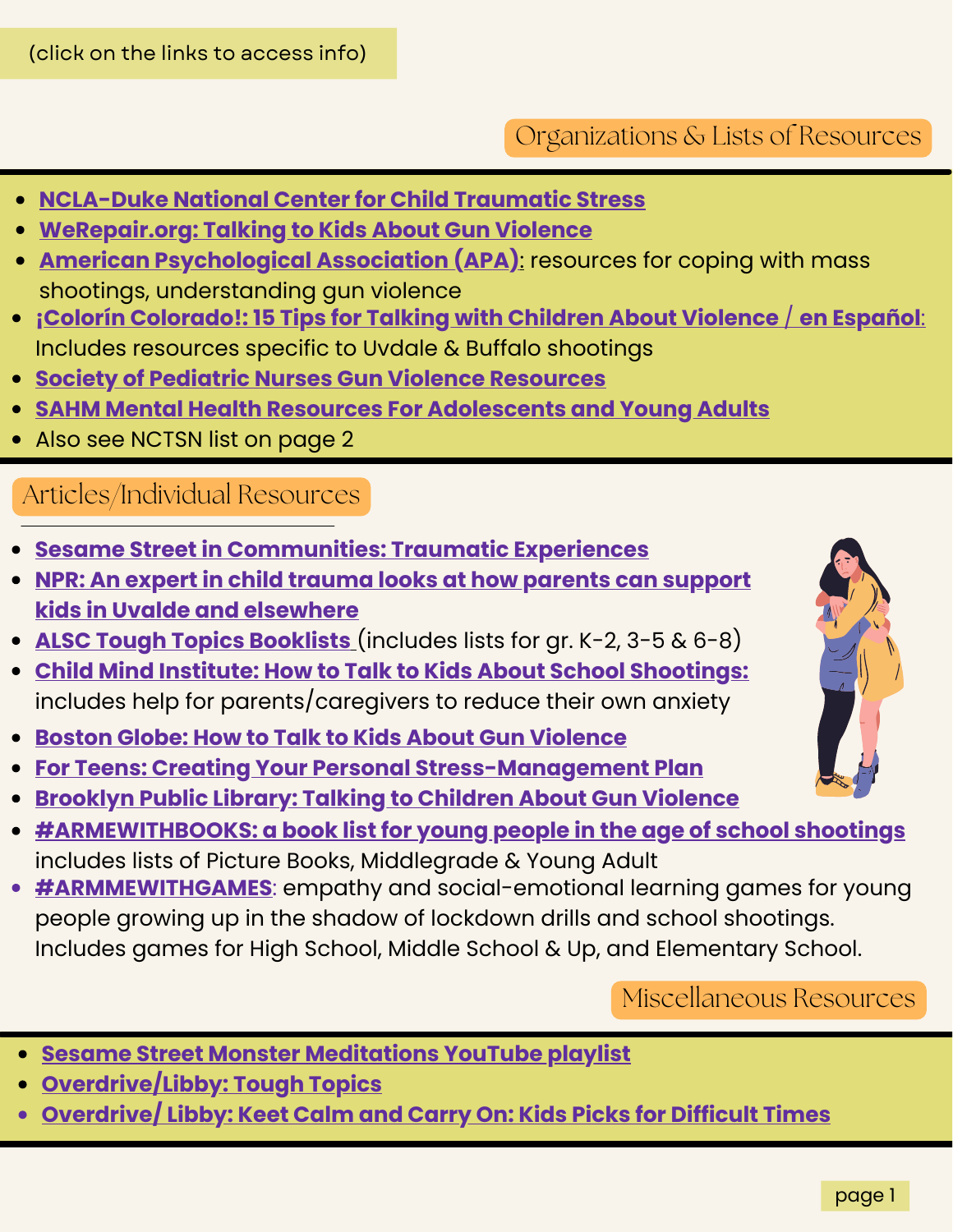### National Child Traumatic Stress Network Resource List:

In response to the Robb Elementary School shooting in Uvalde Texas, the National Child Traumatic Stress Network has developed resources to help children, families, educators, and communities navigate what they are seeing and hearing, acknowledge their feelings, and find ways to cope together. These resources include:



- **Talking to Children about the [Shooting](https://www.nctsn.org/resources/talking-children-about-shooting)**
- **Helping Youth After a [Community](https://www.nctsn.org/resources/helping-youth-after-community-trauma-tips-educators) Trauma: Tips for Educators** / **En [Español](https://www.nctsn.org/resources/helping-youth-after-community-trauma-tips-educators-sp)**
- **Talking to [Children:](https://drive.google.com/file/d/1Mc8dsD-AYBupNgXeI97BrVmKvoGWQrgw/view) When Scary Things Happen** / **En [Español](https://drive.google.com/file/d/181pGktEIcnqxyRmQJuaBJ6d0Vjg5K-z6/view)**
- **Talking to Teens about [Violence](https://drive.google.com/file/d/1fnP6HTUyJO-sdRJ0bgYJ6V8UrSIWTjJv/view)** / **En [Español](https://ibsweb.colorado.edu/crw/wp-content/uploads/sites/7/2021/04/CRWS_Spanish_Talking-to-Teens_Violent-Events.pdf)**
- **Tips for Talking to [Students](https://drive.google.com/file/d/1DO7aqM23ad4Q5wWZyHR1ghFscQtWdALZ/view) about Violence**
- **Coping After Mass [Violence:](https://www.nctsn.org/resources/coping-after-mass-violence)** For [Adults](https://www.nctsn.org/resources/coping-after-mass-violence)
- **For Teens: Coping After Mass [Violence](https://www.nctsn.org/sites/default/files/resources/fact-sheet/for_teens_coping_after_mass_violence.pdf)** / **(En [Español\)](https://www.nctsn.org/resources/for-teens-coping-after-mass-violence-sp)**
- **Helping [School-Age](https://www.nctsn.org/resources/helping-school-age-children-traumatic-grief-tips-caregivers) Children with Traumatic Grief: Tips for Caregivers** / [\(](https://www.nctsn.org/resources/helping-school-age-children-traumatic-grief-tips-caregivers-sp)**En [Español](https://www.nctsn.org/resources/helping-school-age-children-traumatic-grief-tips-caregivers-sp)**[\)](https://www.nctsn.org/resources/helping-school-age-children-traumatic-grief-tips-caregivers-sp)
- **Helping Teens with Traumatic Grief: Tips for [Caregivers](https://www.nctsn.org/resources/helping-teens-traumatic-grief-tips-caregivers)** / **En [Español](https://www.nctsn.org/sites/default/files/resources/tip-sheet/helping-teens-with-traumatic-grief-for-caregivers-sp.pdf)**
- **Helping Young Children with Traumatic Grief: Tips for [Caregivers](https://www.nctsn.org/resources/helping-young-children-traumatic-grief-tips-caregivers)** / **En [Español](https://www.nctsn.org/resources/helping-young-children-traumatic-grief-tips-caregivers-sp)**
- **Guiding Adults in Talking to Children about Death and [Attending](https://www.nctsn.org/resources/guiding-adults-talking-children-about-death-and-attending-services) Services**
- **After a Crisis: Helping Young [Children](https://www.nctsn.org/resources/after-crisis-helping-young-children-heal) Heal**
- **[Age-Related](https://www.nctsn.org/resources/age-related-reactions-traumatic-event) Reactions to a Traumatic Event**
- **Once I Was Very Very [Scared:](https://piploproductions.com/stories/once/)** children's book for young children
- **After the [Injury:](https://www.aftertheinjury.org/)** website for families with injured children
- **Health Care [Toolbox](https://www.healthcaretoolbox.org/)**: website for pediatric health providers working with injured children
- **[Pause-Reset-Nourish](https://www.nctsn.org/resources/prn-to-promote-wellbeing-as-needed-to-care-for-your-wellness) (PRN) to Promote Wellbeing** / **En [Español:](https://www.nctsn.org/resources/prn-to-promote-wellbeing-as-needed-to-care-for-your-wellness-sp)** for responders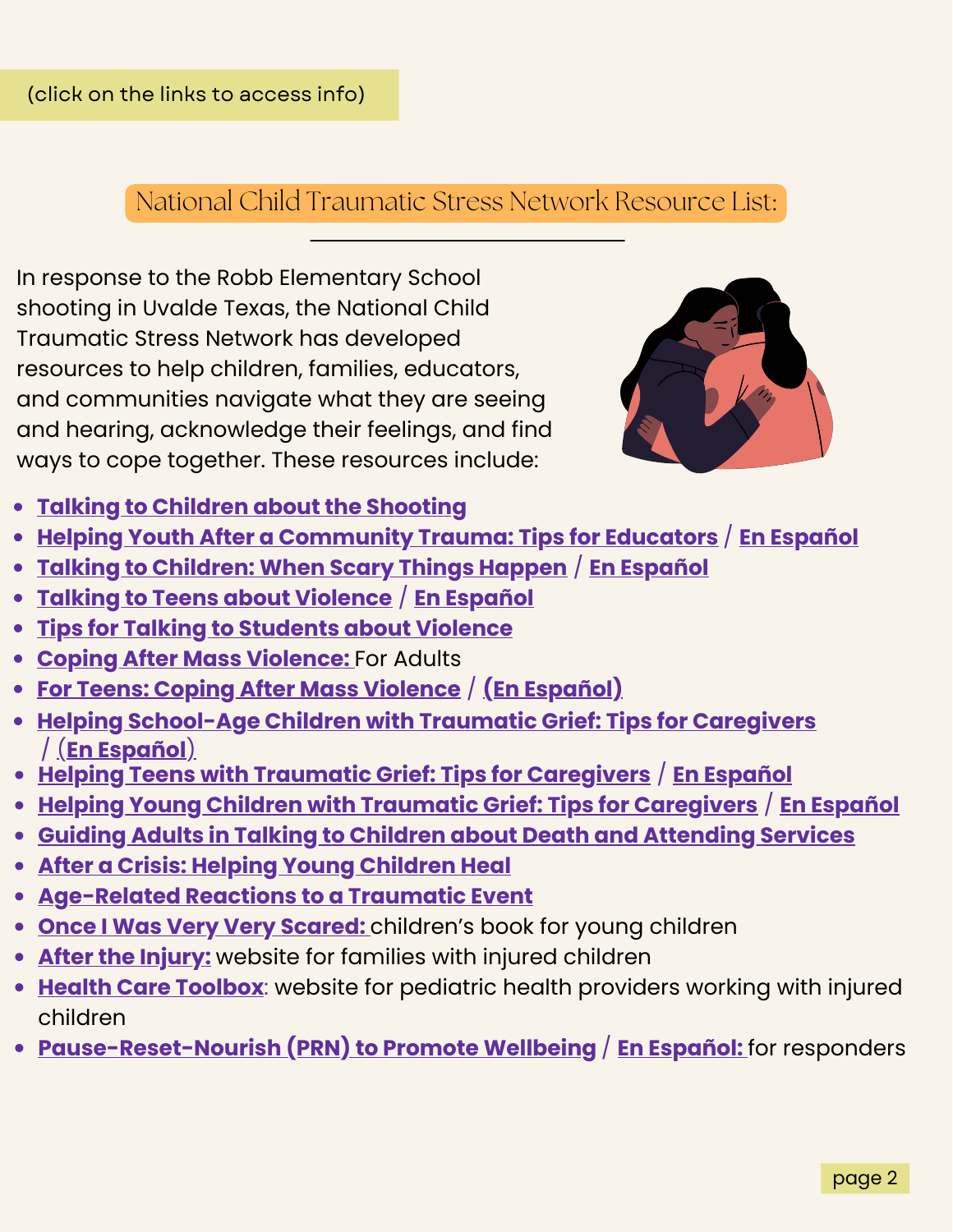#### From the National Mass Violence and Victimization Resource Center:

- **[Transcend:](https://apps.apple.com/us/app/transcend-nmvc/id1504741131)** mobile app to assist with recovery after mass violence
- **Rebuild your [Community:](https://www.nmvvrc.org/community-leaders/rebuild-your-community/) Resources for Community Leaders**
- **Media [Guidelines](https://www.nmvvrc.org/media/a4ncwv0g/mvi_media_ts5.pdf) for Homicide Family Survivors**
- **Timeline of [Activities](https://www.nmvvrc.org/media/1jlfjdl1/tipsheet26.pdf) to Promote Mental Health Recovery**
- **Self-Help: [Resources](https://www.nmvvrc.org/survivors/self-help/) for Survivors**
- **[E-learning](https://www.nmvvrc.org/vsps-clinicians/online-clinical-trainings/) Courses: Trainings for Clinicians**
- **Resources for Victim Assistance [Professionals](https://www.nmvvrc.org/vsps-clinicians/vsp-resources/)**

#### Psychological First Aid

families impacted by these types of events[.](https://www.nctsn.org/resources/pfa-mobile) **PFA [Mobile](https://www.nctsn.org/resources/pfa-mobile)** and the **PFA [Wallet](https://www.nctsn.org/resources/psychological-first-aid-pfa-wallet-card) Card (En [Español\)](https://www.nctsn.org/resources/psychological-first-aid-pfa-wallet-card-sp)** provide a quick reminder of the core actions. The **PFA online [training](https://www.nctsn.org/resources/psychological-first-aid-pfa-online)** course is also available on the NCTSN Learning Center. **(En [Español](https://www.nctsn.org/resources/primeros-auxilios-psicologicos-guia-de-operaciones-practicas-2da-edicion)**). PFA is an early intervention to support children, adolescents, adults, & The NCTSN also has resources for responders on **[Psychological](https://www.nctsn.org/resources/psychological-first-aid-pfa-field-operations-guide-2nd-edition) First Aid** (PFA)

Additional PFA resources for schools include:

- **[Psychological](https://www.nctsn.org/resources/psychological-first-aid-schools-pfa-s-field-operations-guide) First Aid for Schools** (PFA-S): Field [operations](https://www.nctsn.org/resources/helping-school-age-children-traumatic-grief-tips-caregivers) guide
- **Providing PFA-S: For [Health-Related](https://www.nctsn.org/resources/providing-psychological-first-aid-health-related-professionals) Professionals**: handout
- **Providing PFA-S: For Principals and [Administrators:](https://www.nctsn.org/resources/providing-psychological-first-aid-principals-and-administrators)** handout
- **[Providing](https://www.nctsn.org/resources/providing-psychological-first-aid-support-staff) PFA-S: For School Support Staff:** handout
- **Providing PFA-S: For [Teachers:](https://www.nctsn.org/resources/providing-psychological-first-aid-teachers)** handout

From the Center for the Study of Traumatic Stress at the Uniformed Services University:

- **Grief [Leadership:](https://www.cstsonline.org/resources/resource-master-list/grief-leadership-leadership-in-the-wake-of-tragedy) Leadership in the Wake of Tragedy**
- **Leadership [Communication:](https://www.cstsonline.org/resources/resource-master-list/leadership-communication-anticipating-responding-stressful-events) Anticipating and Responding to Stressful Events**
- **Coping with Stress [Following](https://www.cstsonline.org/assets/media/documents/CSTS_FS_Coping_with_Stress_Following_Mass_Shooting.pdf) a Mass Shooting**

#### Disaster Helpline

SAMHSA has a **[Disaster](https://www.samhsa.gov/find-help/disaster-distress-helpline) Distress Helpline**: call or text **1-800-985-5990** (for Spanish, press "2") to be connected to a trained counselor 24/7/365.